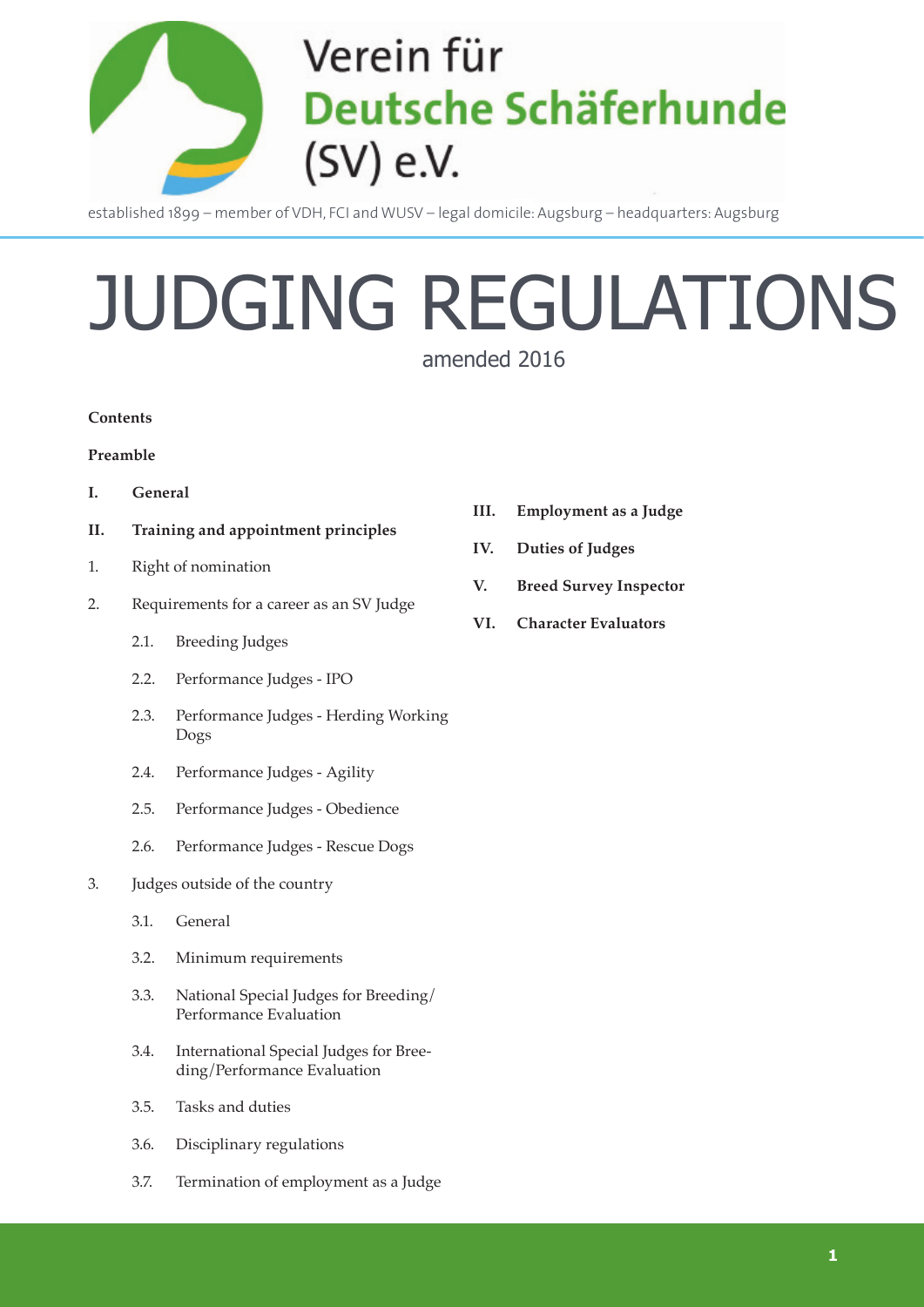#### **Preamble**

The reputation of our Association is significantly affected by the appearance, actions and behaviour of every single Office Holder/Judge. Inappropriate behaviour on the part of just one Office Holder/Judge and even on the part of a single member can cause significant damage to the Association.

For this reason, every member, and in particular, the Office Holders/Judges are required to consider the Association's reputation and in the event of a violation by third parties, to inform them of the consequences or report them. This principle must guide the performance of tasks in all respects.

Office Holders/Judges must respect the personal dignity, privacy and personality rights of every individual.

In dealings with women and men of different nationality, culture, religion, skin colour and/or social situation, no discrimination, sexual or other form of personal harassment or offence is tolerated.

Office Holders/Judges are bound to openness and honesty and must acknowledge their responsibility.

Gifts, except for those of negligible value (up to €30.00) or any advantage related to the exercise of the office of a Judge must be rejected or not accepted.

No member of the Association may use his or her position to demand, accept, create or accept guarantees of advantages.

These principles apply to both internal communication and behaviour with respect to individuals, friends and partners outside of the Association.

- **I. General**
- 1. Foundations

To fulfil the Association objectives described in § 3 (2) (j) of the Statutes of the Main Association, SV issues the following 'Judging Regulations'. They have the same effect as the Statutes.

- 2. SV appoints
	- a) Breeding Judges
	- b) Performance Judges for each discipline
	- c) Breed Survey Inspector

#### **II. Right of nomination, requirements, training and appointment principles**

#### **1. Right of nomination**

The following persons are entitled to be nominated for a career as an SV Judge:

- a) the Board members of the Federal Groups,
- b) the members of the SV Board,
- c) the members of the relevant Expert Committees,
- d) the Local Group board members,

#### **2. Requirements, training and appointment principles**

#### **2.1. Breeding Judges**

- 2.1.1. Applicants for a career as a Breeding Judge must
	- be at least 30 years of age and may not be older than 50. years of age,
	- provide evidence of having been an SV member for at least 5 years,
	- have been an active breeder and exhibitor and provide evidence of the following minimum requirements:
	- a) 10 litters in the name of his or her own kennel,
	- b) 10 selected animals from a kennel bred by the applicant from at least 5 different litters,
	- c) successful participation in the Association's breeding events,
	- d) responsible activity in the Local Groups or Federal Groups,
	- e) the applicant must have trained three dogs him- or herself and led them successfully to the IPO test,
	- f) successful participation in an SV judging seminar - divided into a foundation seminar, main seminar and aptitude test. Admission to the aptitude test may only be granted if all formal requirements according to point 2.1.1.a) - e) are met.
- 2.1.2. The application documents must be submitted to the Federal Group in charge, which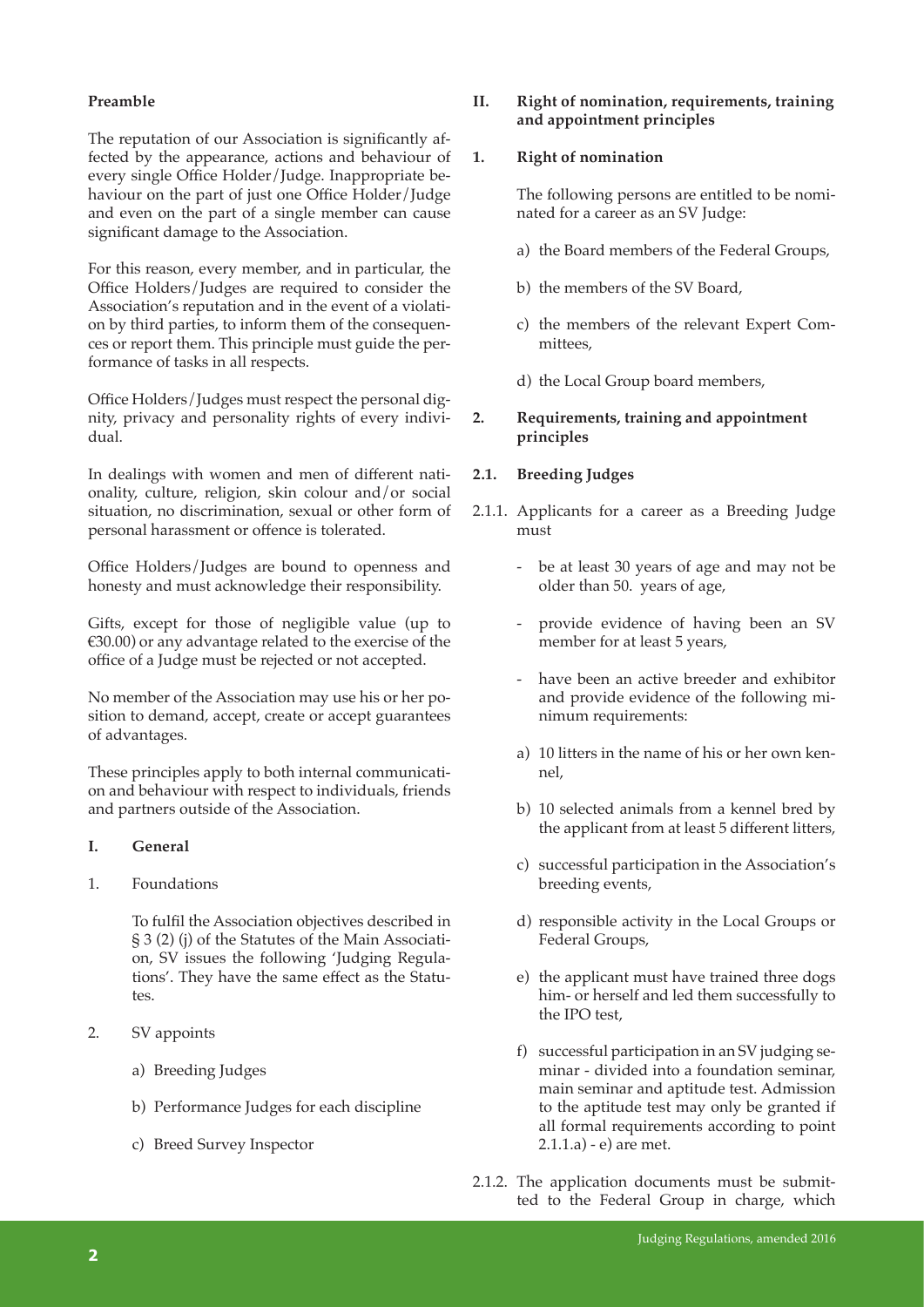will confirm their receipt to the applicant in writing, with a copy sent to Headquarters. Examination of the requirements according to 2.1.1. is the responsibility of Headquarters. The Federal Group Board decides on whether the suggested applicant possesses the personal and professional qualifications and can be suggested to the Main Association for admittance as a Judging Candidate. This Federal Group recommendation is a prerequisite for admission as a Judging Candidate.

- 2.1.3. Once the requirements (2.1.1. and 2.1.2.) are met, the SV Board decides on admission to the aptitude exercise, which must be carried out under the President of SV or the Association Breeding Inspector or a commissioned member of the Breeding Committee. The aptitude exercise may also be carried out in connection with the aptitude test.
- 2.1.4. After the aptitude exercise has been passed, the SV Board decides on admission as a Judging Candidate for Breeding Evaluation.
- 2.1.5. Successful admission is published in the SV Magazine. The admission may be appealed against within a period of two weeks. The appeal must be justified in writing.
- 2.1.6. After admission as a Judging Candidate for Breeding Evaluation, the Judging Candidate must complete at least five candidate exercises and evaluate at least 150 dogs. The President of SV and/or the Association Breeding Inspector appoint the Breeding Judges who will inspect the exercises.

The Judging Candidate must apply for the intended exercise at HQ, naming the date and place of the desired event. Approval may exclusively be granted by HQ which must inform the head of the show and the officiating Judge by sending them the entire Judging Candidate file on candidate activities.

- 2.1.7. After completion of the exercise, the Candidate must send a written report on the event to the officiating Judge within a period of 14 days. The report must contain a detailed description of all dogs presented to the trained Breeding Judge and the usual formal reporting information (guideline: Reports, National Champions' Breeding Show).
- 2.1.8. A subsequent exercise may only be approved if the evaluation report of the previous exercise is received by HQ well enough in advance for it to be received by the officiating Judge with reasonable notice, at the latest 3 days before

the exercise.

- 2.1.9. Repeating a failed exercise is only permitted once in the entire course of training. The Breeding Judge in charge is appointed by the President of SV and/or the Association Breeding Inspector.
- 2.1.10.After passing the five candidate exercises, the Candidate must complete the final exercise.

The final exercise may only be carried out under the President of SV, the Association Breeding Inspector or with a Breeding Judge appointed by the latter.

- 2.1.11.The entire training period including the final exercise must be completed within three years at the latest.
- 2.1.12.Once the final exercise has been passed, the Candidate is appointed as an SV Breeding Judge by the President of SV after consultation with the Association Breeding Inspector for a probational period of three years. The appointment must be published in the SV Magazine. The Breeding Judge receives a Judge ID from SV HQ and is included in the SV Judge List.
- 2.1.13.After three years, the final appointment as a Breeding Judge may be made. The decision on this matter is made by the President of SV after consultation with the Federal Group and the Association Breeding Inspector.

As of 01/01/2010, Breeding Judge appointments are made for a period of four years. They automatically end after this period and may be extended.

An extension may generally be granted if none of the items listed under section IV of these Judging Regulations have been violated.

The extension is granted by the SV Board, after consultation with the responsible Department Head and the Board of the responsible Federal Group.

2.1.14.Assignments outside of the country are only permitted after final appointment.

> In accordance with the VDH Judging Regulations, VDH will include the Breeding Judge in the list of 'Special Breeding Judges for the breed 'German Shepherd' and issue a VDH Judge ID. This entitles the Breeding Judge to judge at VDH events (exhibitions of all breeds). In this respect, he or she is also subject to the VDH Judging Regulations.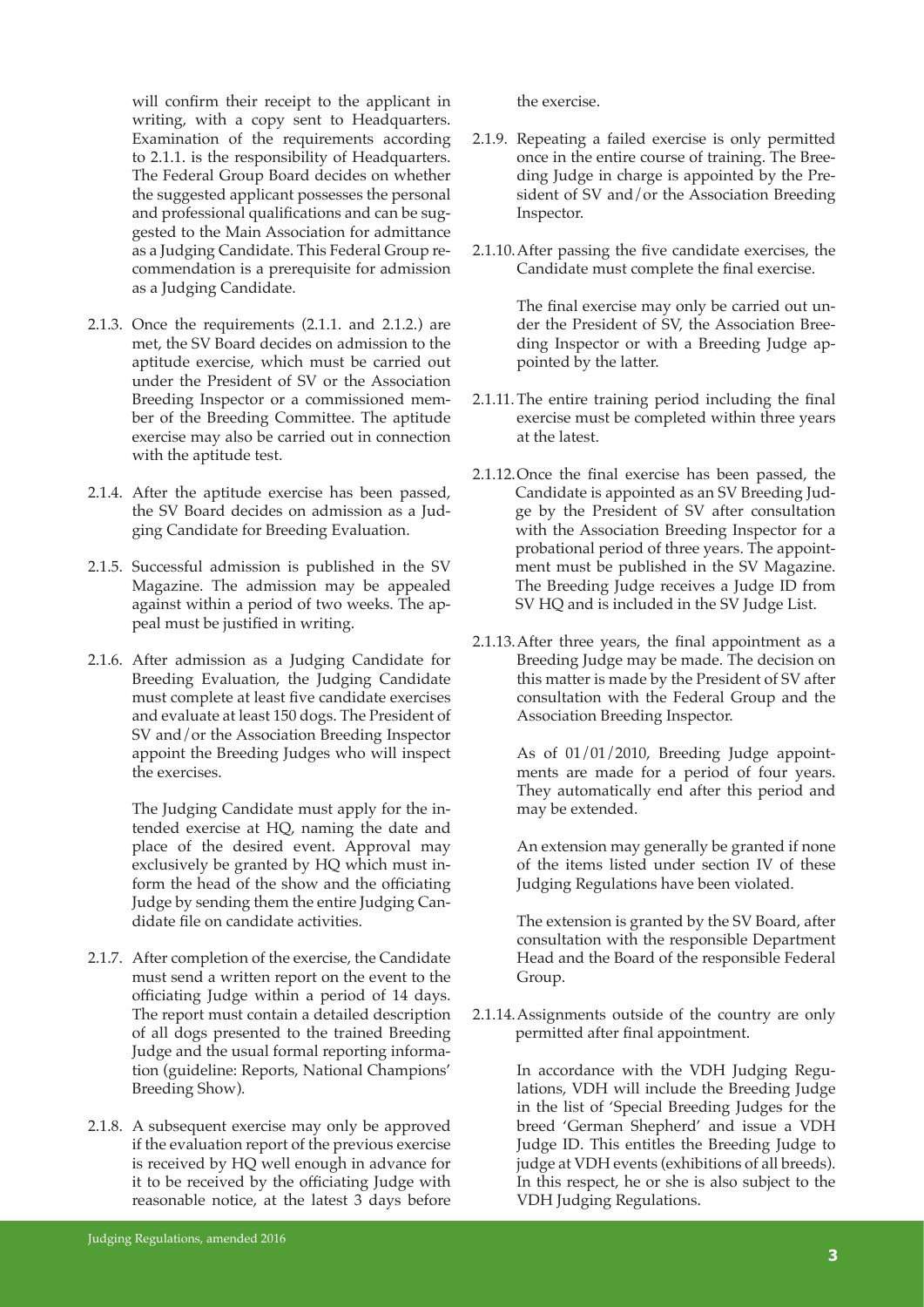#### **2.2. Performance Judges - IPO**

- 2.2.1. Applicants for a career as an IPO Performance Judge must
	- be at least 30 years of age and may not be older than 50 years of age.
	- provide evidence of having been an SV member for at least 5 years,
	- have been an active trainer and test participant and provide evidence of the following minimum requirements:
	- a) successful training and presentation of three different dogs (at least one of them being a German Shepherd) at the test levels BH, IPO1 to IPO3 (only dogs trained by the applicant count; if the applicant has worked as a training assistant for at least five years and/or participated successfully in the SV National Champions' Test, evidence of two trained dogs is sufficient),
	- b) one of these dogs must have been trained by the applicant to the test level FH and presented successfully,
	- c) successful participation in at least one LGA test with a dog trained by the applicant,
	- d) the applicant should have been active in training in the Local Group of Federal Group,
	- e) similar activities performed by the Performance Judge applicant in the area of service dogs are considered but alone do not meet the requirements. Active participation in SV association life must be demonstrated,
	- f) successful participation in an SV judging seminar - divided into a foundation seminar, main seminar and aptitude test. Admission to the aptitude test may only be granted if all formal requirements according to point 2.2.1.a) - e) are met. The theoretical and practical test as a Young Dog Evaluator is part of the aptitude test.

 Before registering for the foundation seminar, all candidates must be trained by the Local Group and demonstrate evidence of 12 tested guard dogs in at least 3 training exercises for 3 different judges. As is the case for candidacy, this must be documented in writing.

- 2.2.2. The application documents must be submitted to the Federal Group in charge, which will confirm their receipt to the applicant in writing, with a copy sent to Headquarters. Examination of the requirements according to 2.2.1. is the responsibility of Headquarters. The Federal Group Board decides on whether the suggested applicant possesses the personal and professional qualifications and can be suggested to the Main Association for admittance as a Judging Candidate. This Federal Group recommendation is a prerequisite for admission as a Judging Candidate.
- 2.2.3. Once the requirements (2.2.1. And 2.2.2.) are met, the SV Board decides on admission to perform the aptitude exercise. The aptitude exercise must be carried out under the Association Training Inspector or a member of the Training Committee appointed by him or her. The aptitude exercise may also be carried out in connection with the aptitude test.
- 2.2.4. After the aptitude exercise has been passed, the SV Board decides on admission as a Judging Candidate for IPO Performance Evaluation.
- 2.2.5. Admission as a Judging Candidate for IPO Performance Evaluation is published in the SV Magazine. The admission may be appealed against within a period of two weeks. The appeal must be justified in writing.
- 2.2.6. After admission as a Judging Candidate for IPO Performance Evaluation, the Judging Candidate must complete at least five candidate exercises with at least 30 dogs in IPO. For the inspection of the five exercises, the Association Training Inspector determines the five Performance Judges who will inspect these exercises, with the consent of the relevant Federal Group Training Inspector.

The Judging Candidate must apply for the intended completion of an exercise at HQ, naming the date and place of the desired event. Approval to complete the exercise may only be granted by HQ which must notify the relevant head of testing and the officiating Performance Judge by sending them the entire Judging Candidate file on candidate activities.

2.2.7. After completion of the exercise, the Candidate must send a written report on the event to the officiating Judge within a period of 14 days. The report must contain a detailed description of all dogs presented at the event and the usual formal reporting information (guideline: Reports, National Champions' Test).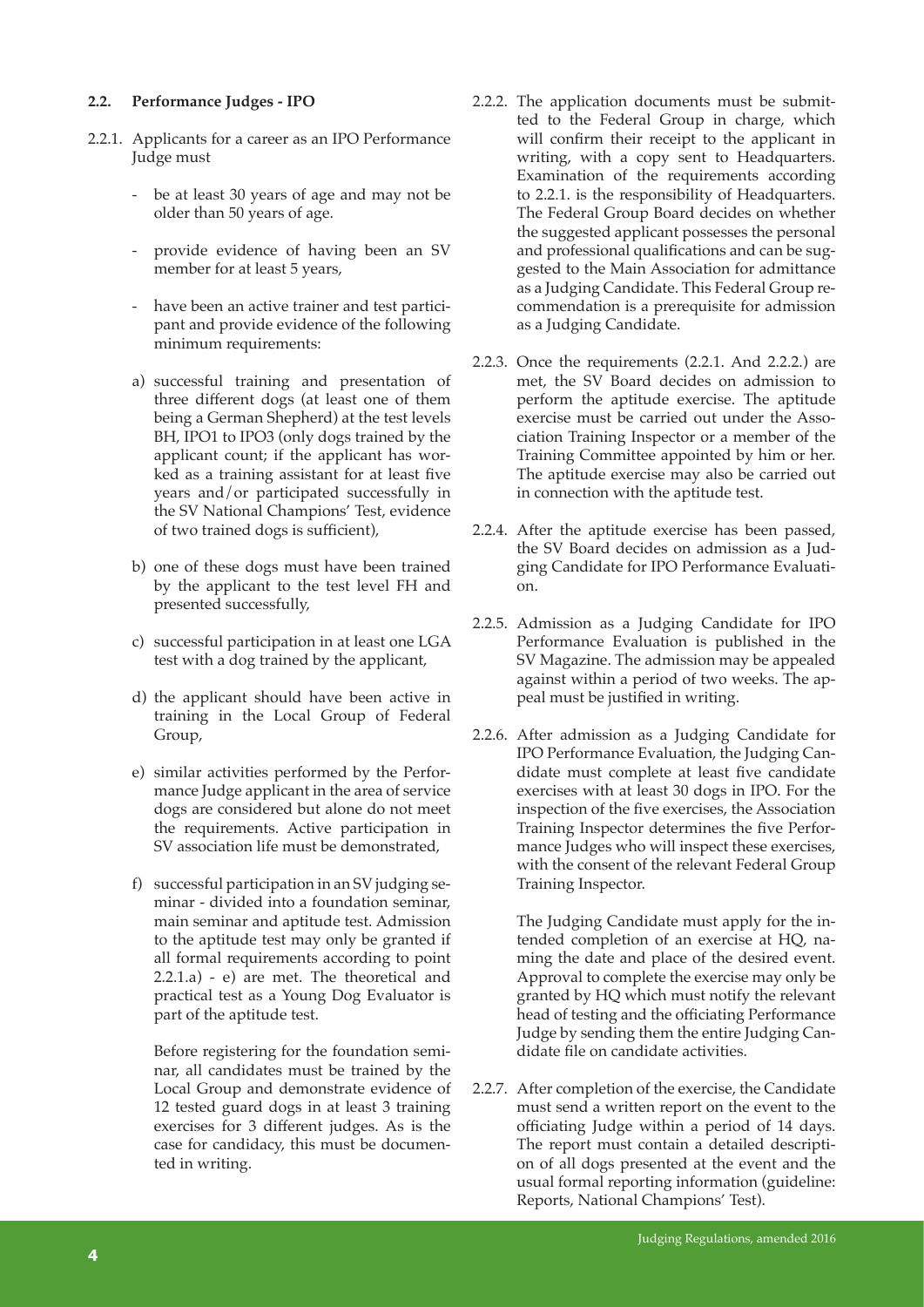- 2.2.8. A subsequent exercise may only be approved if the evaluation report of the previous exercise is received by HQ well enough in advance for it to be received by the officiating Performance Judge with reasonable notice, at the latest 3 days before the exercise.
- 2.2.9. Repeating a failed exercise is only permitted once in the entire course of training. The Performance Judge in charge is appointed by the President of SV and/or the Association Training Inspector.
- 2.2.10.After passing the five candidate exercises, the Candidate must complete the final exercise.

The final exercise may exclusively be carried out with the Association Training Inspector or with a Performance Judge appointed by him or her.

- 2.2.11.The training period until completion of the final exercise must be completed within 3 years at the latest.
- 2.2.12.Once the final exercise has been passed, the Candidate is appointed as an SV Performance Judge by the President of SV after consultation with the Association Training Inspector for a probational period of three years. The appointment must be published in the SV Magazine. The Performance Judge receives a Judge ID from SV HQ and is included in the SV Judge List.
- 2.2.13.After three years, the final appointment as a Performance Judge may be made. The decision on this matter is made by the President of SV after consultation with the Federal Group and the Association Training Inspector.

As of 01/01/2010, Performance Judge appointments are made for a period of four years. They automatically end after this period and may be extended.

An extension may generally be granted if none of the items listed under section IV of these Judging Regulations have been violated.

The extension is granted by the SV Board, after consultation with the responsible Department Head and the Board of the responsible Federal Group.

2.2.14.Assignments outside of the country are only permitted after final appointment.

#### **2.3. Performance Judges - Herding Working Dogs**

- 2.3.1. Applicants for a career as a Herding Working Dog Performance Judge must
	- be at least 30 years of age and may not be older than 50. years of age,
	- demonstrate evidence of successful participation in an SV foundation judging seminar,
	- provide evidence of having been an SV member for at least 5 years,
	- experience with herding working dogs,
	- have overall experience in herding and demonstrate evidence of having been a successful herder in SV performance herding.
- 2.3.2. The application documents must be submitted to the Federal Group in charge, which will confirm their receipt to the applicant in writing, with a copy sent to Headquarters. Examination of the requirements according to 2.3.1. is the responsibility of Headquarters. The Federal Group Board decides on whether the suggested applicant possesses the personal and professional qualifications and can be suggested to the Main Association for admittance as a Judging Candidate. This Federal Group recommendation is a prerequisite for admission as a Judging Candidate.
- 2.3.3. Once the requirements (2.3.1. And 2.3.2.) are met, the SV Board decides on admission to perform the aptitude exercise. The aptitude exercise must be carried out under the SV Representative for Herding Working Dogs or an SV Judge for Performance Herding appointed by him or her
- 2.3.4. After a positively evaluated aptitude exercise has been carried out, the SV Board decides on admission as a Judging Candidate for Performance Herding.
- 2.3.5. Admission as a Judging Candidate for Performance Herding is published in the SV Magazine.

The admission may be appealed against within a period of two weeks. The appeal must be justified in writing.

2.3.6. After admission as a Judging Candidate for Herding Working Dog Performance Evaluation, the Judging Candidate must complete five candidate exercises. For the inspection of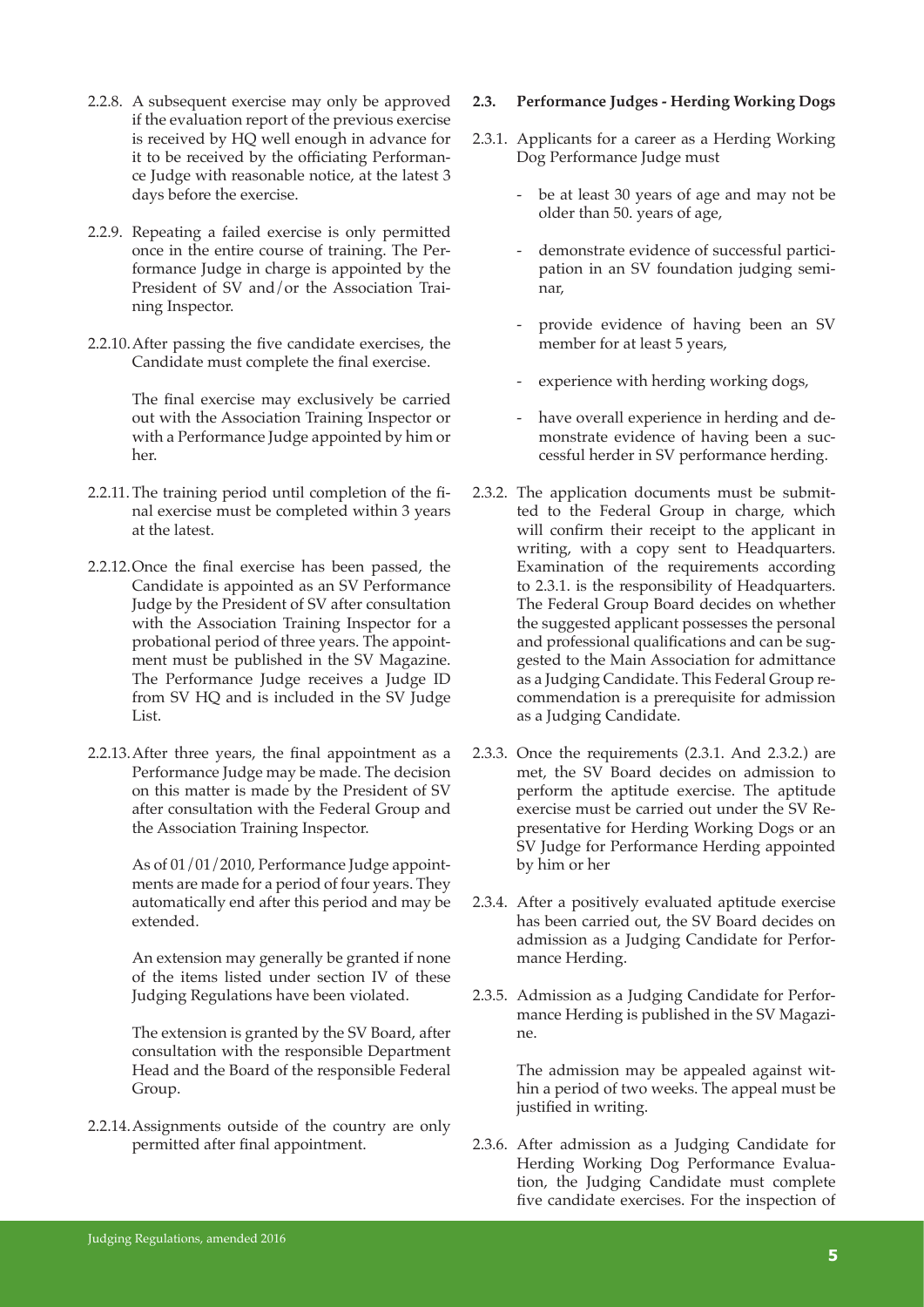the five exercises, the Judging Candidate must propose seven Judges for Performance Herding. From this proposal list, the SV Representative for Herding Working Dogs must appoint five Judges for Performance Herding to inspect the exercises. The Representative for Herding Working Dogs is not bound to the proposal list. The Judging Candidate must apply for the intended completion of an exercise at HQ, naming the date and place of the desired event. Approval to complete the exercise may only be granted by HQ which must notify the relevant head of herding and the officiating Judge for Performance Herding by sending them the entire Judging Candidate file on candidate activities.

2.3.7. Applicants as SV Performance Judges for Herding Working Dogs that have already been appointed as expert judges by a Federal Sheep Breeders' Association must complete three equivalence exercises.

> The applicant must apply for the intended completion of an exercise at HQ, naming the date and place of the desired event. Approval to complete the exercise may only be granted by HQ which must notify the relevant head of herding and the officiating Judge for Performance Herding by sending them the entire Judging Candidate file on candidate activities.

- 2.3.8. After completion of the exercise, the Candidate must send a written report on the event to the officiating Judge within a period of 14 days. The report must contain a detailed description of all dogs presented at the event and the usual formal reporting information (guideline: Reports, National Performance Herding).
- 2.3.9. Further exercises may only be approved if the evaluation report of the previous exercise is received by HQ well enough in advance for it to be received by the officiating Judge for Performance Herding at the latest by the Thursday before the subsequent exercise.
- 2.3.10.Repeating a failed exercise is only permitted once in the entire course of training. The Judge for Performance Herding in charge is appointed by the President of SV and/or the SV Representative for Herding Working Dogs.
- 2.3.11.After passing the five candidate exercises, the Candidate must complete the final exercise. The final exercise may exclusively be carried out with the SV Representative for Herding Working Dogs or with a Judge for Performance Herding appointed by him or her.
- 2.3.12.For expert judges from the Federal Sheep Breeders' Associations, the third equivalence exercise is equated with the final exercise.
- 2.3.13.Once the final exercise has been passed, the Candidate is appointed as an SV Performance Judge for Herding Working Dogs by the President of SV after consultation with the SV Representative for Herding Working Dogs for a probational period of three years. The appointment is subsequently published in the SV Magazine. The SV Performance Judge for Herding Working Dogs receives a Judge ID from HQ and is included in the SV Judge List.

As of 01/01/2010, SV Herding Working Dog Performance Judge appointments are made for a period of four years. They automatically end after this period and may be extended.

An extension may generally be granted if none of the items listed under section IV of these Judging Regulations have been violated.

The extension is granted by the SV Board, after consultation with the responsible Department Head and the Board of the responsible Federal Group.

# **2.4. Performance Judges - Agility**

- 2.4.1. Applicants for a career as an Agility Performance Judge must
	- be at least 24 years of age and may not be older than 50 years of age. For SV Judges, who, in addition to being a Breeding or IPO or Obedience Performance Judge, wish to become an Agility Judge, the age restriction does not apply
	- provide evidence of having been an SV member for at least 5 years,
	- have been an active trainer and agility test participant and provide evidence of the following minimum requirements:
	- a) participation in at least 20 agility tests/ competitions within SV
	- b) completed training as an agility trainer and activity as an agility trainer
	- c) activity as a test or competition leader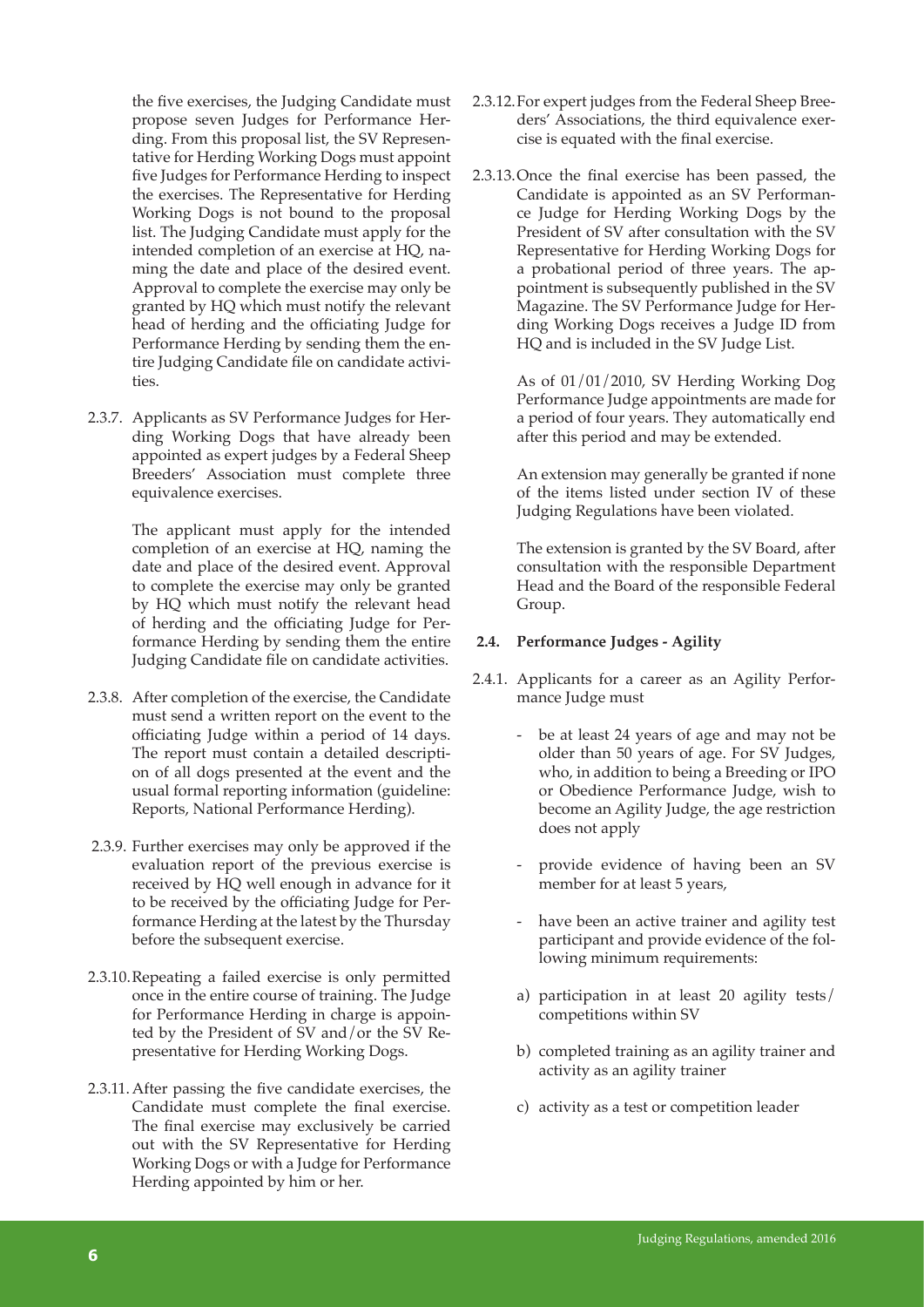- d) successful training and presentation of at least three dogs in the BH/VT assistance dog test or IPO test and in agility levels A1 to A3. At least one dog must be a German Shepherd.
- e) successful participation in an SV judging seminar divided into a foundation seminar, main seminar and aptitude test. Admission to the aptitude test may only be granted if all formal requirements according to point 2.4.1.a) - e) are met.

The requirements, with the exception of d), may only be met using German Shepherds.

- 2.4.2. The application documents must be submitted to the Federal Group in charge, which will confirm their receipt to the applicant in writing, with a copy sent to Headquarters. Examination of the requirements according to 2.4.1. is the responsibility of Headquarters. The Federal Group Board decides on whether the suggested applicant possesses the personal and professional qualifications and can be suggested to the Main Association for admittance as a Judging Candidate. This Federal Group recommendation is a prerequisite for admission as a Judging Candidate.
- 2.4.3. Once the requirements (2.4.1. And 2.4.2.) are met, the SV Board decides on admission to a written and oral examination as a prerequisite to be admitted as a Candidate
- 2.4.4. After the examination has been passed the SV Board decides on admission of the applicant as a Judging Candidate for Agility Performance Evaluation.
- 2.4.5. Admission as a Judging Candidate for Agility Performance Evaluation is published in the SV Magazine. The admission may be appealed against within a period of two weeks. The appeal must be justified in writing.
- 2.4.6. After admission as a Judging Candidate for Agility Performance Evaluation, the Judging Candidate must complete at least eight candidate exercises under at least four different SV Agility Performance Judges in the different test levels and disciplines (agility, jumping, beginners and seniors). Moreover, the candidate must evaluate at least 4 assistance dog tests (BH-VT) with at least 20 teams under at least 2 different SV IPO Performance Judges.

The President of SV and/or the SV Sport Representative appoint the Judges who will inspect the exercises.

The Judging Candidate must apply for the intended exercise at HQ, naming the date and place of the desired event. Approval may exclusively be granted by HQ which must inform the head of the event and the officiating Judge by sending them the entire Judging Candidate file on candidate activities.

- 2.4.7. After completion of each exercise, the Candidate must send a written report on the event to the officiating Judge within a period of 14 days. The report must contain a detailed description of all dogs presented to the trained Performance Judge - Agility (for BH/VT) or a detailed description of the entire testing process, course design etc., and the usual formal reporting information (guideline:
- 2.4.8. A subsequent exercise may only be approved if the evaluation report of the previous exercise is received by HQ well enough in advance for it to be received by the officiating Judge with reasonable notice, at the latest 3 days before the exercise.
- 2.4.9. Repeating a failed exercise is only permitted once in the entire course of training. The Agility Performance Judge in charge is appointed by the President of SV and/or the SV Sport Representative.
- 2.4.10.After passing the required exercises, the Judging Candidate must complete a final exercise with the SV Sport Representative at the end of his or her training.
- 2.4.11.The entire training period must be completed within two years at the latest.
- 2.4.12.After training has been successfully completed, the Candidate is appointed as an SV Agility Performance Judge by the President of SV after consultation with the SV Sport Representative for a probational period of three years. The appointment is subsequently published in the SV Magazine. The SV Agility Performance Judge receives a Judge ID from HQ and is included in the SV Judge List.

As of 01/01/2010, SV Agility Performance Judge appointments are made for a period of four years. They automatically end after this period and may be extended.

An extension may generally be granted if none of the items listed under section IV of these Judging Regulations have been violated.

The extension is granted by the SV Board, after consultation with the responsible Department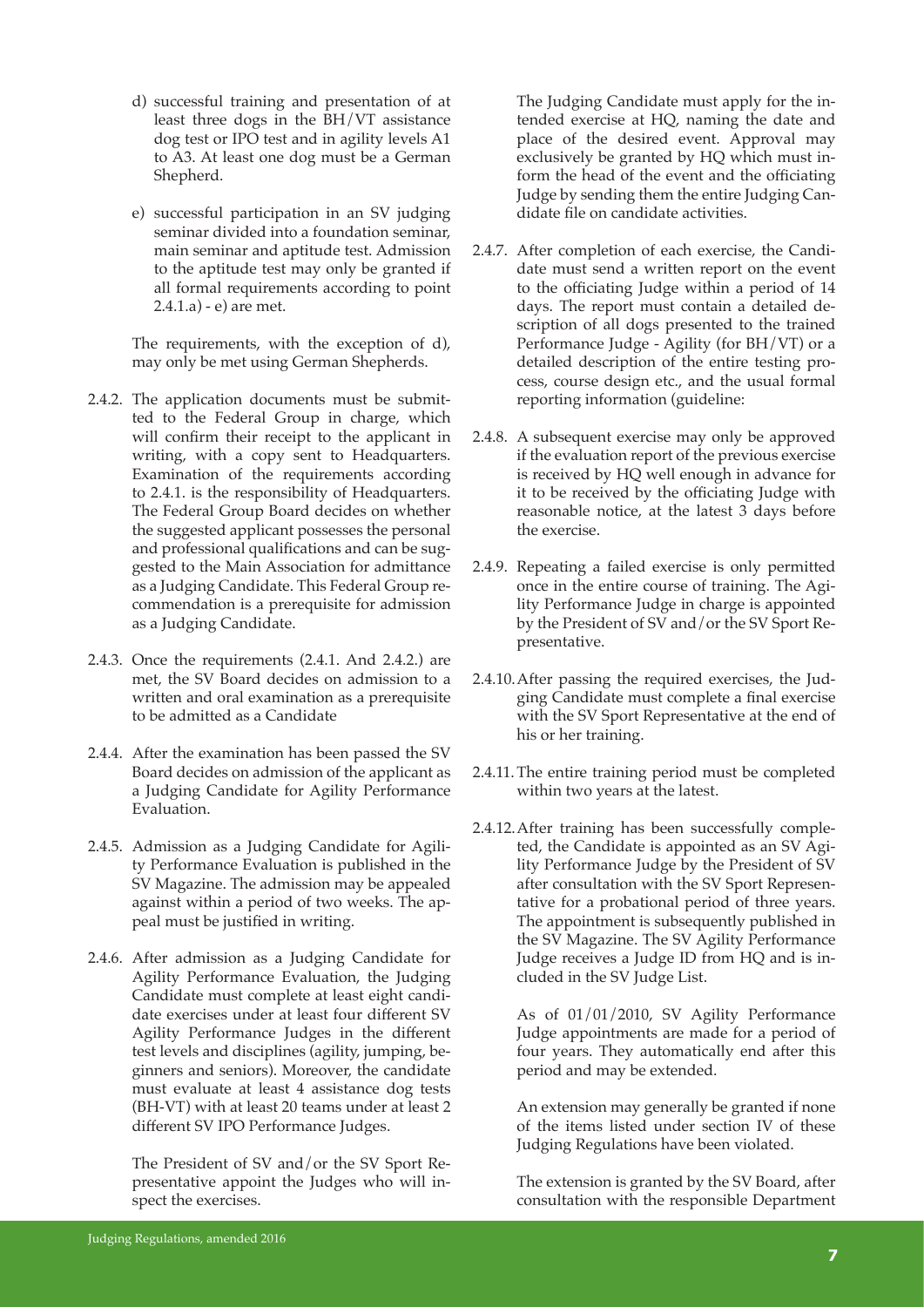Head and the Board of the responsible Federal Group.

# **2.5. Performance Judges - Obedience**

- 2.5.1. Applicants for a career as an Obedience Performance Judge must
	- be at least 30 years of age and may not be older than 50 years of age. For SV Judges, who, in addition to being a Breeding Judge or IPO or Agility Performance Judge, wish to become an Obedience Performance Judge, the age restriction does not apply.
	- provide evidence of having been an SV member for at least 5 years,
	- have been an active trainer and obedience test participant and provide evidence of the following minimum requirements:
	- a) training of at least three dogs in the BH/VT assistance dog test and at least one dog in obedience levels 1 to 3 with successful presentation in all test levels
	- b) successful participation in at least 20 obedience tests within VDH
	- c) completed training and activity as a sport/ obedience exercise supervisor
	- d) activity as a ring steward at all levels over at least one year and employment as a competition supervisor in several tests
	- e) successful participation in an SV judging seminar divided into a foundation seminar, main seminar and aptitude test. Admission to the aptitude test may only be granted if all formal requirements according to point 2.5.1.a) - e) are met.

The requirements may only be met using German Shepherds.

2.5.2. The application documents must be submitted to the Federal Group in charge, which will confirm their receipt to the applicant in writing, with a copy sent to Headquarters. Examination of the requirements according to 2.5.1. is the responsibility of Headquarters. The Federal Group Board decides on whether the suggested applicant possesses the personal and professional qualifications and can be suggested to the Main Association for admittance as a Judging Candidate. This Federal Group recommendation is a prerequisite for admission as a Judging Candidate.

- 2.5.3. Once the requirements (2.5.1. And 2.5.2.) are met, the SV Board decides on admission to perform the aptitude exercise. The aptitude exercise must be carried out during the SV judging seminar.
- 2.5.4. After the aptitude exercise has been passed, the SV Board decides on admission as a Judging Candidate for Obedience Performance Evaluation.
- 2.5.5. Admission as a Judging Candidate for Obedience Performance Evaluation is published in the SV Magazine. The admission may be appealed against within a period of two weeks. The appeal must be justified in writing.
- 2.5.6. After admission as a Judging Candidate for Obedience Performance Evaluation, the Judging Candidate must evaluate eight candidate exercises with at least 50 dogs in the levels obedience 1 to 3 (national and international) under at least four VDH Obedience Performance Judges. Moreover, the candidate must evaluate at least 4 assistance dog tests (BH/VT) with at least 20 teams under at least two different SV IPO Performance Judges.

The President of SV and/or the SV Sport Representative appoint the Judges who will inspect the exercises.

The Judging Candidate must apply for the intended exercise at HQ, naming the date and place of the desired event. Approval may exclusively be granted by HQ which must inform the head of the event and the officiating Judge by sending them the entire Judging Candidate file on candidate activities.

- 2.5.7. After completion of the exercise, the Candidate must send a written report on the event to the officiating Judge within a period of 14 days. This report comprises the entire course of the test and the usual formal reporting information. The evaluations given by the Candidate in the individual areas must be justified in this report.
- 2.5.8. A subsequent exercise may only be approved if the evaluation report of the previous exercise is received by HQ well enough in advance for it to be received by the officiating Judge with reasonable notice, at the latest 3 days before the exercise.
- 2.5.9. Repeating a failed exercise is only permitted once in the entire course of training. The Obedience Performance Judge in charge is appointed by the President of SV and/or the SV Sport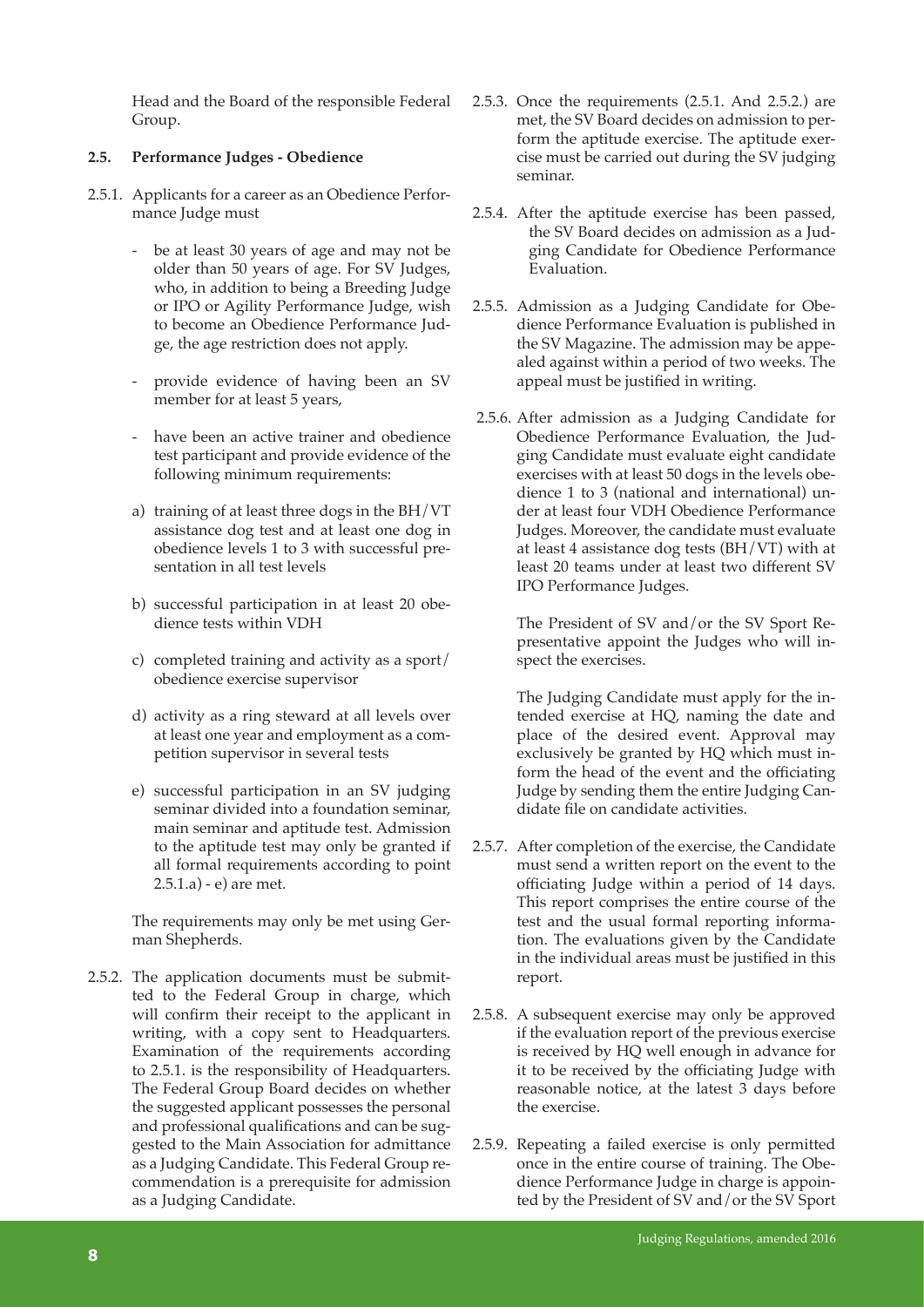Representative.

- 2.5.10.After passing the required exercises, the Judging Candidate must complete a final exercise with the SV Sport Representative at the end of his or her training. At least one dog in each test class and BH/VT must be evaluated by the Judging Candidate.
- 2.5.11.The entire training period must be completed within two years at the latest.
- 2.5.12.After training has been successfully completed, the Candidate is appointed as an SV Obedience Performance Judge by the President of SV after consultation with the SV Sport Representative for a probational period of three years. The appointment is subsequently published in the SV Magazine. The SV Obedience Performance Judge receives a Judge ID from HQ and is included in the SV Judge List.
- 2.5.13.After three years, the final appointment as an SV Obedience Performance Judge may be made. The decision on this matter is made by the President of SV after consultation with the Federal Group and the SV Sport Representative.

As of 01/01/2010, SV Obedience Performance Judge appointments are made for a period of four years. They automatically end after this period and may be extended.

An extension may generally be granted if none of the items listed under section IV of these Judging Regulations have been violated.

The extension is granted by the SV Board, after consultation with the responsible Department Head and the Board of the responsible Federal Group.

#### **2.6. Performance Judges - Rescue Dogs**

- 2.6.1. Applicants for a career as a Rescue Dog Performance Judge must
	- be at least 30 years of age and may not be older than 50 years of age. For SV Judges, who, in addition to being a Performance Judge, wish to become a Judge for Rescue Dogs, the age restriction does not apply.
	- provide evidence of having been an SV member for at least 5 years,
	- have been an active trainer and test participant and provide evidence of the following minimum requirements:
- a) successful training and presentation of two different dogs in two areas of the RD2 Test, Level B (only dogs trained by the applicant according to national/international testing regulations count; at least one dog must be a German Shepherd),
- b) participation in at least one supra-regional SV test (e.g. a German Championship),
- c) evidence of a valid RD exercise supervisor's licence,
- d) similar activities performed by the applicant in other rescue dog organisations are considered but alone do not meet the requirements. Active participation in SV association life must be demonstrated.
- e) successful participation in an SV judging seminar divided into a foundation seminar, main seminar and aptitude test. Admission to the aptitude test may only be granted if all formal requirements according to point 2.2.1.a) - e) are met.
- 2.6.2. The application documents must be submitted to the Federal Group in charge, which will confirm their receipt to the applicant in writing, with a copy sent to Headquarters. Examination of the requirements according to 2.6.1. is the responsibility of Headquarters. The Federal Group Board decides on whether the suggested applicant possesses the personal and professional qualifications and can be suggested to the Main Association for admittance as a Judging Candidate. This Federal Group recommendation is a prerequisite for admission as a Judging Candidate.
- 2.6.3. Once the requirements (2.6.1. And 2.6.2.) are met, the SV Board decides on admission to perform the aptitude exercise. The aptitude exercise must be carried out under the Representative for Special Dog Training or a member of the RD2 Judge Corps appointed by him or her. The aptitude exercise may also be carried out in connection with the aptitude test.
- 2.6.4. After the aptitude exercise has been passed, the SV Board decides on admission as a Judging Candidate for Rescue Dog Performance Evaluation.
- 2.6.5. Admission as a Judging Candidate for Rescue Dog Performance Evaluation is published in the SV Magazine. The admission may be appealed against within a period of two weeks. The appeal must be justified in writing.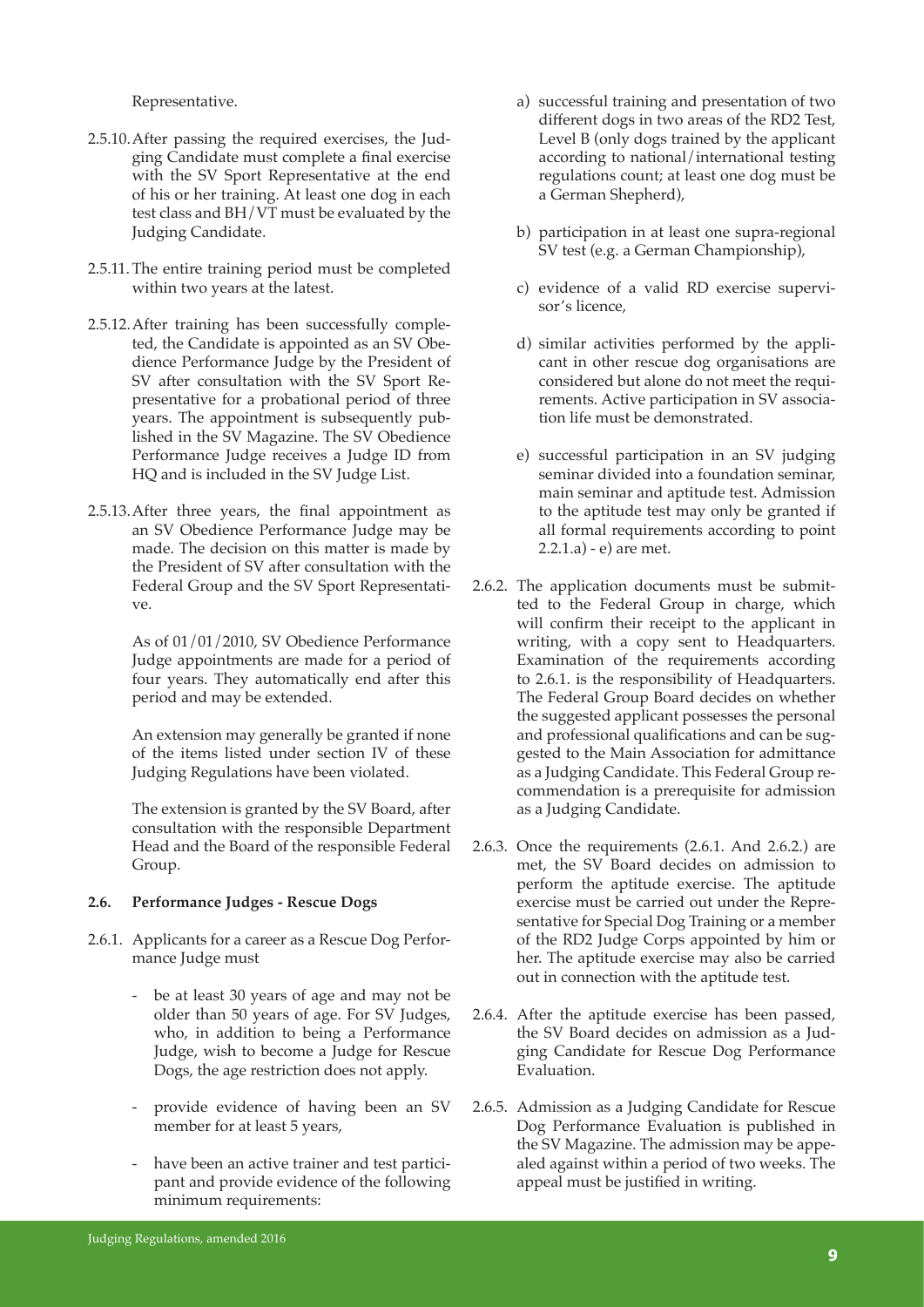2.6.6. After admission as a Judging Candidate for Rescue Dog Performance Evaluation, the Judging Candidate must evaluate at least three candidate exercises with at least 5 dogs in RD1 and 15 dogs in RD2 in different areas. For the inspection of the three exercises, the SV Representative for Special Dog Training determines the three SV Rescue Dog Performance Judges who will inspect these exercises; on a case-to-case basis, these may include an IRO Judge.

> The Judging Candidate must apply for the intended completion of an exercise at HQ, naming the date and place of the desired event. Approval may exclusively be granted by HQ which must inform the head of testing and the officiating RD2 Judge by sending them the entire Judging Candidate file on candidate activities.

- 2.6.7. After completion of the exercise, the Candidate must send a written report on the event to the officiating Judge within a period of 14 days. The report must contain a detailed description of all dogs presented at the event and the usual formal reporting information (guideline: Reports, National Champions' Test).
- 2.6.8. Between two candidate exercises, a waiting period of 6 weeks must be observed. A subsequent exercise may only be approved if the evaluation report of the previous exercise is received by HQ well enough in advance for it to be received by the officiating RD2 Judge with reasonable notice, at the latest 3 days before the exercise.
- 2.6.9. Repeating a failed exercise is only permitted once in the entire course of training. The Rescue Dog Performance Judge in charge is appointed by the President of SV and/or the SV Representative for Special Dog Training.
- 2.6.10.After passing the three candidate exercises, the Candidate must complete the final exercise. The final exercise may exclusively be carried out with the Representative for Special Dog Training or with an RD2 Judge appointed by him or her.
- 2.6.11.The training period until completion of the final exercise must be completed within three years at the latest.
- 2.6.12.Once the final exercise has been passed, the Candidate is appointed as an SV Performance Judge for Rescue Dogs by the President of SV after consultation with the Representative for Special Dog Training for a probational period

of three years. The appointment must be published in the SV Magazine. The SV Rescue Dog Performance Judge receives a Judge ID from SV HQ and is included in the SV Judge List.

2.6.13.After three years, the final appointment as an SV Performance Judge for Rescue Dog Tests may be made. The decision on this matter is made by the President of SV after consultation with the Federal Group and the SV Representative for Special Dog Training.

> As of 01/01/2010, SV Rescue Dog Test Judge appointments are made for a period of four years. They automatically end after this period and may be extended.

> An extension may generally be granted if none of the items listed under section IV of these Judging Regulations have been violated.

> The extension is granted by the SV Board, after consultation with the responsible Department Head and the Board of the responsible Federal Group.

2.6.14.Assignments outside of the country are only permitted after final appointment.

# **3. Judges outside of the country**

#### **3.1. General**

As the founding association, Verein für Deutsche Schäferhunde (SV) e.V. is especially committed to the regulation, monitoring and promotion of the breeding and training of German Shepherds as working dogs.

The efforts to preserve, strengthen and consolidate the working dog characteristics of the German Shepherd primarily rest, internationally, on two pillars:

- 1. In the area of breeding, on the correct implementation of the breed standard as stipulated by the mother country and filed with the Fédération Cynologique Internationale (FCI).
- 2. In the area of breeding, on the correct implementation of the international FCI regulations (IPO) and the corresponding training titles.

 The joint, goal-oriented and uniform activity of the associated Judges is an essential factor in these efforts. With respect to securing both the performance and the anatomic quality of the individual animals inspected,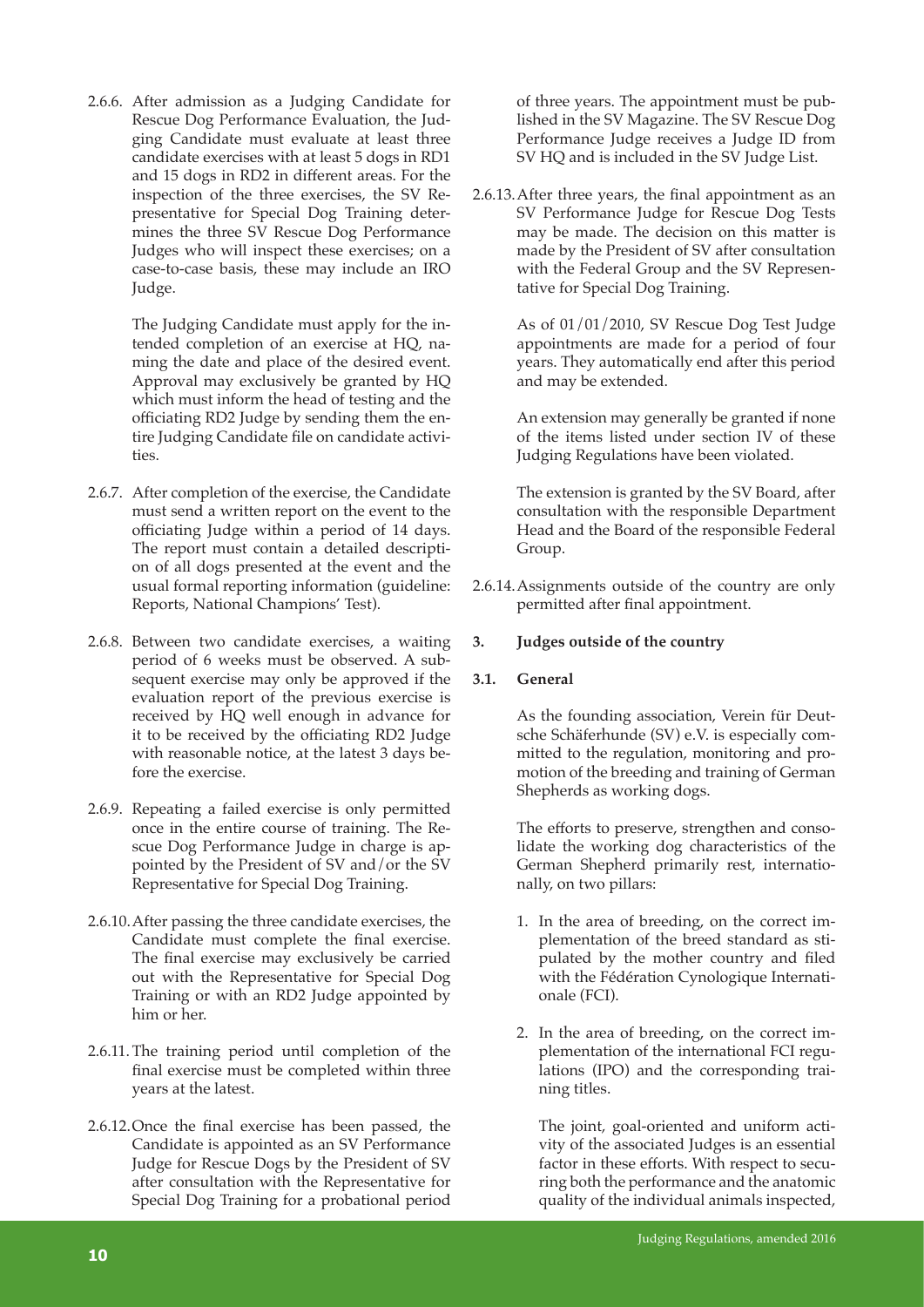the greatest harmonisation of evaluation possible must be strived for in order to guarantee the positive development of the German Shepherd breed internationally.

 In the effort to achieve the harmonisation described above, interested and committed foreign judges from the WUSV may acquire the additional qualifications 'Breeding' and/or 'Performance'. These qualifications are awarded for a limited time and automatically terminates after four years, calculated from the time of inclusion in the Judge Registry. The additional qualifications may be extended upon request.

#### **3.2. Minimum requirements**

Applicants for each of the following careers must:

- be at least 25 years of age,
- submit a police check which may not be older than six months at the time of application,
- have been a member of his or her home association for at least five years and be a current member both there and at SV, (\*
- have been an active breeder and/or test participant in the last five years, (\*
- be an active judge in his or her home association. Recognition as a national FCI Judge is desirable. (\*

 *(\*evidence must be provided in the form of an official confirmation of the association*

- Recognition of the disciplinary regulations / 4-year rule
- Individuals involved in pending disciplinary proceedings in their home association as well as dog and/or food retailers may not be proposed or appointed as applicants for a position as a national Special Breeding and/or Performance Judge. The same applies to individuals that are gainfully employed as cynological consultants and distributors. Judges may not engage in the abovementioned activities after their appointment.

# **3.3. National Special Judges for Breeding/Performance Evaluation**

# 3.3.1. Right of nomination

The right to nominate individuals for the qualification of Special Breeding and/or Performance Judges is held by the home association (WUSV member association) to which the applicant belongs as well as by the WUSV Board.

3.3.2. Requirements

The minimum requirements according to 3.2. must be met.

If individuals already possess Judge status in an international, SV-/WUSV-recognised cynological association and wish to become Special Breeding and/or Performance Judges, the SV Board may, at the request of the home association, disregard the requirements subject to confirmation by the Main Association, if it can be assumed that this will not result in negative effects on the professional quality of the Judge.

The applicant must in all cases have successfully participated in a foundation seminar offered by WUSV and have passed an equivalence exercise under a Judge assigned by the SV Board.

#### 3.3.3. Appointment

If after formal review by the WUSV offices, the applicant meets the requirements according to 3.2. and 3.3.2. and if the SV Board gives its consent, the applicant may be appointed by his or her home association as a national Special Breeding/Performance Judge.

Once appointed, the national Special Breeding/Performance Judge is entitled to judge events for and with German Shepherds in the jurisdiction of his or her home association. The evaluations and/or training titles awarded here are recognised by the corresponding national WUSV member association.

The responsible member association may extend the duration of the appointment before its expiration. The minimum requirement for the extension is that the Judge in question has been active in his or her home country at least once per year.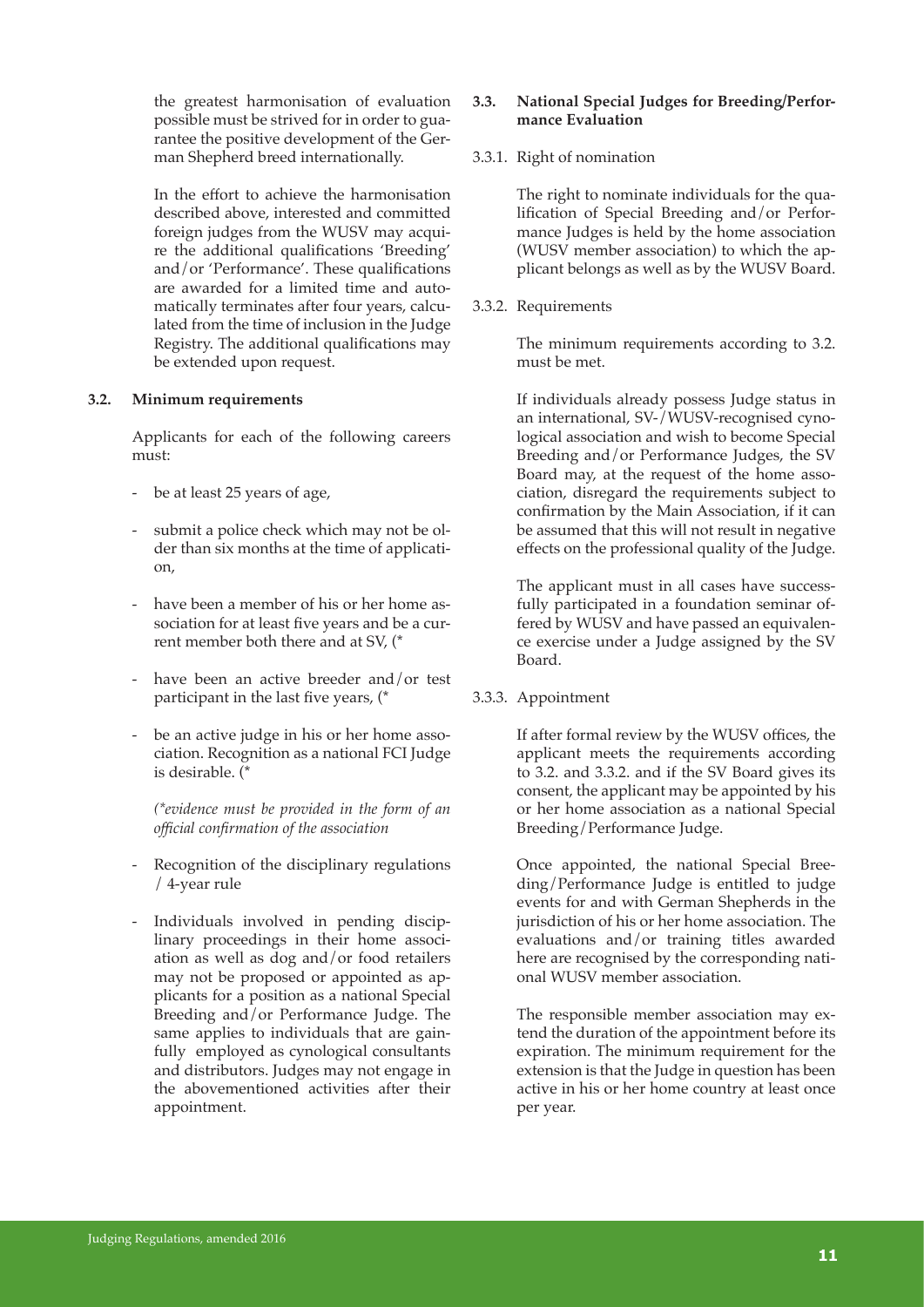The member association is not obligated to extend the appointment. If the appointment is extended, the duration of each extension is 4 years. There is no right to appeal these decisions.

#### **3.4. International Special Judges for Breeding/ Performance Evaluation**

#### 3.4.1. Right of nomination

The right to nominate individuals for the qualification of International Special Breeding and/or Performance Judges is held by the home association (WUSV member association) to which the applicant belongs as well as by the WUSV Board.

#### 3.4.2. Requirements

The minimum requirements according to 3.2. must be met.

If individuals already possess Judge status in an international, SV-/WUSV-recognised cynological association and wish to become international Special Breeding and/or Performance Judges, the SV Board may, at the request of the home association, disregard the requirements subject to confirmation by the Main Association, if it can be assumed that this will not result in negative effects on the professional quality of the Judge. In all cases, three equivalence exercises must be completed. For these exercises, an experiences Judge will be assigned by the SV Board.

#### 3.4.3. Appointment

If after formal review by the WUSV offices, the applicant meets the requirements according to 3.2. and 3.4.2. and if the SV Board gives its consent, the applicant may be appointed by his or her home association as an international Special Breeding/Performance Judge.

Once appointed, the international Special Breeding/Performance Judge is entitled to judge events for and with German Shepherds in the jurisdiction of his or her home association. Moreover, the possibility exists, if the WUSV offices grant their approval, to judge events in other WUSV member associations as well (see 3.5. Tasks and duties). An exception to this is represented by events in the mother country of the breed. The evaluations and/or training titles awarded here are recognised by the corresponding national WUSV member association.

The responsible member association may extend the duration of the appointment before its expiration. The minimum requirement for the extension is that the Judge in question has been active in his or her home country in at least three events per year.

The member association is not obligated to extend the appointment. If the appointment is extended, the duration of each extension is 4 years. There is no right to appeal these decisions.

# **3.5. Tasks and duties**

National or international Special Judges for Breeding/Performance Evaluation must always act correctly in accordance with the regulations of SV and WUSV. They are obliged to ensure that to the best of their knowledge and in good conscience, no grounds exist for an apprehension of bias.

They will be deemed to have acted in a highly unsportsmanlike manner if they improperly discuss or criticise the activity of another Judge in public. Such actions represent a gross violation of these Regulations.

They may not evaluate dogs

- owned or co-owned by them within the last two years,
- belonging to their spouses, children, parents or siblings
- or belonging to a person living within their household.

Moreover, Judges are prohibited from training and/or presenting dogs that they do not own or co-own. Judges must disclose all ownership or co-ownership of dogs to SV and/or WUSV upon request at any time.

Non-disclosure will, in all cases, lead to an immediate ban and a disciplinary proceeding according to Item 3.6. of the Judging Regulations.

Judges are active on a volunteer basis. As reimbursement for out-of-pocket expenses, the event organiser must provide remuneration in the form of per diem, travel and accommodation expenses. Judges are not permitted to offer their services to an event organiser or to partly or completely forgo the compensation for expenses to which they are entitled.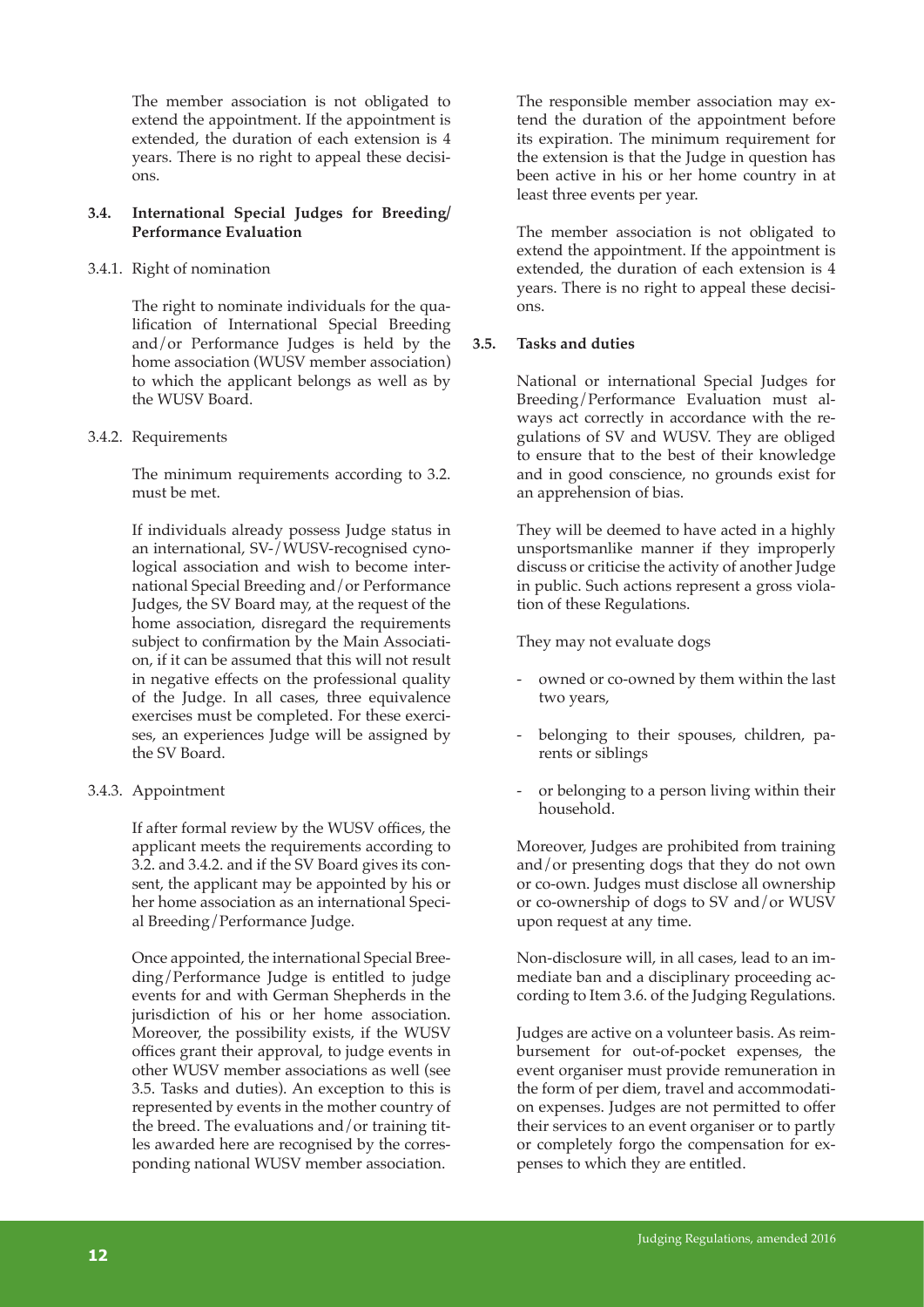Judges are obligated to comply with deadlines and to inform SV/WUSV of any deadlines. If the Judge is impeded, the WUSV offices and the event organiser must be informed in a timely manner.

International Special Judges must submit a report on judging activities outside of their home country to the offices of WUSV in the stipulated form. Every international Special Judge may not judge more than three times per year in a country outside of his or her home country (champions' shows/champions' tests do not belong to this contingent).

International Special Judges are obligated to participate in continued training. They must pass the continued training events offered by SV/WUSV for this purpose and demonstrate corresponding evidence.

#### **3.6. Disciplinary regulations**

To guarantee and maintain its external and internal order, SV/WUSV takes measures with respect to national or international Special Judges who are found guilty of acting in violation of the provisions of the Judging Regulations and the Statutes of WUSV.

#### 3.6.1. Legal organs

The legal organ responsible for national/international Special Judges is the Disciplinary Senate. It is comprised of three individuals as well as two replacement individuals that are appointed by the SV/WUSV Board for a period of three years.

#### 3.6.2. Responsibility

The Disciplinary Senate is responsible for all matters and activities concerning national/ international Special Judges. The Disciplinary Senate generally meets on the requestof the Senate members and must observe the rule of law.

If a member of the Disciplinary Senate is personally involved, the SV/WUSV Board must appoint a replacement member. The Disciplinary Senate decides, depending on the matter at hand, whether a written or oral procedure is to take place. In the case of oral proceedings, minutes must be kept.

The decision of the Disciplinary Senate must be recorded, justifies and sent to the party involved in writing.

The Disciplinary Senate determines deadlines for the performance and hearing, which must be complied with.

3.6.3. Disciplinary measures

The Disciplinary Senate decides at the beginning of the proceedings on a provisional abeyance of the office of the Judge for the duration of the proceedings. It may decide to impose the following disciplinary measures.

- 1. Warning
- 2. Retraining
- 3. Temporary abeyance of the office of the Judge
- 4. Withdrawal of the office of the Judge.

 These measures may also be imposed concurrently.

3.6.4. Procedural costs

The costs for the proceedings must be borne by the perpetrator in the case of a conviction.

3.6.5. Place of jurisdiction.

The place of jurisdiction is Augsburg. German law applies.

- 3.7. Termination of employment as a Judge Office as a national / international Special Judge expires
	- automatically after expiry of the term of appointment;
	- in the case of written declaration of resignation by the office holder to the offices of SV/WUSV;
	- in the event of deletion from the Judge List at the request of the home association.
	- in the event of a decision of the Disciplinary Senate according to Item 3.6.3. (5).

# **III. Service as a Judge**

1. Service as an SV Judge (Breeding Judge and Performance Judge in the different disciplines) is an essential pillar of the Association's work, as only in this way can the further development of the breed be guaranteed both in terms of anatomy and performance (character).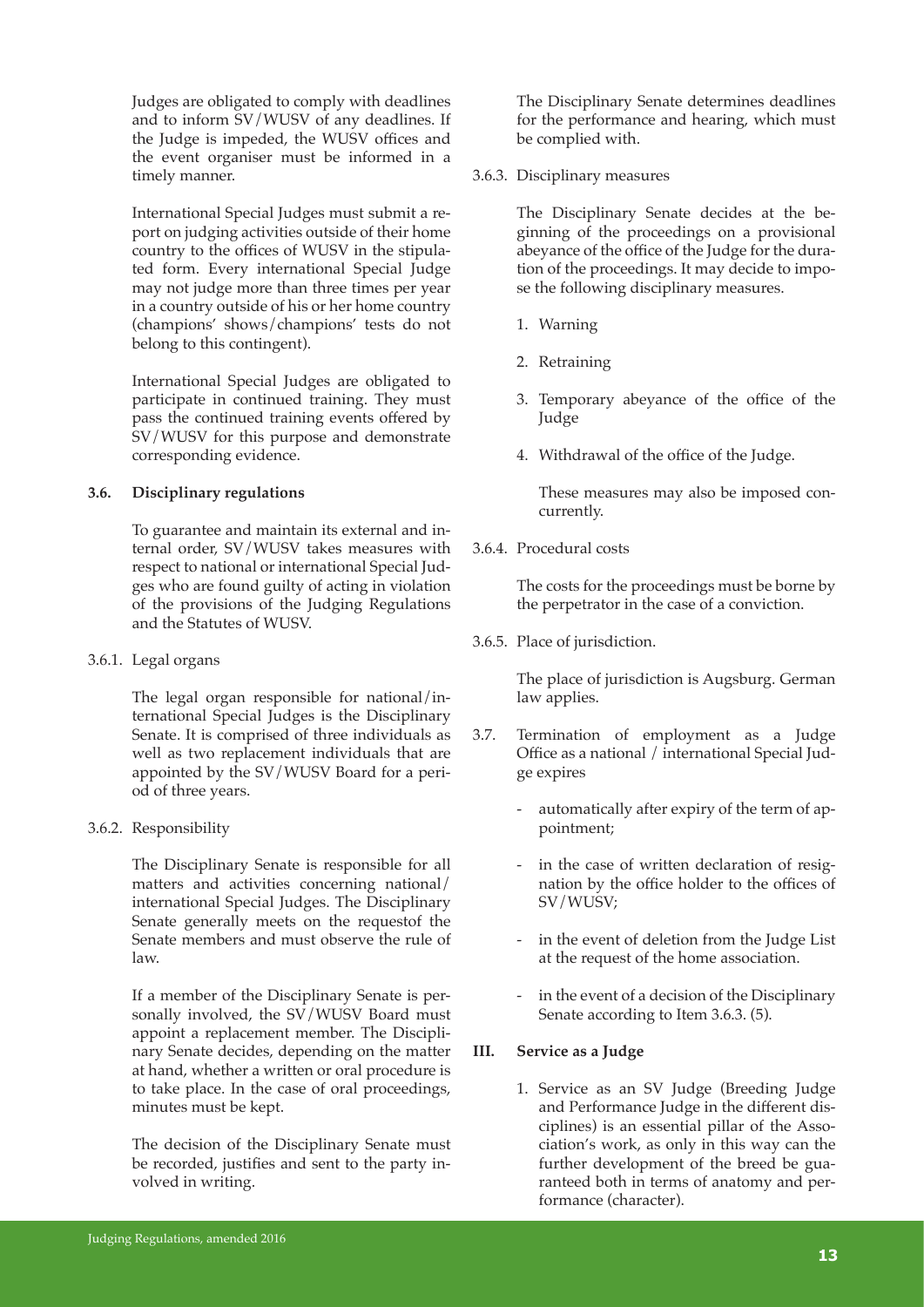Service as a Judge must thus only be performed in observance of the Association's regulations.

The necessity to continuously update the state knowledge requires the willingness to engage in continuous further training.

For this reason, the Association holds Judges' Conferences when necessary. Other information from the Committees is conveyed by the LG Inspectors to their Judges in multiplier training.

Participation in the judge conferences is mandatory.

- 1.1. Employment as a Judge outside of the countryrequires the consent of HQ. Assent may only be given if the declaration of consent of the relevant Inspector of the SV Board is present. Judges have no legal entitlement to be approved for employment outside of the country. Consent is issued by the relevant Inspector in the proper exercise of his or her discretion, under consideration of the interests of SV and the requesting association. If he or she does not issue this consent, the application for approval is decided on by the SV Board in the proper exercise of its discretion, under consideration of the above-mentioned interests. If a Judge judges without the consent of HQ and without the consent of the relevant SV Inspector, his employment as a judge outside of the country will not be approved for the duration of one year.
- 1.2. It is not permitted to judge dogs at exhibitions or breeding shows that are owned or possessed by one of the Judges officiating at the event in question. Utmost restraint should be exercised when evaluation dogs possessed or owned by close relatives. These are on the same level as domestic partnerships, breeding communities, owners' communities, household communities etc. Officiating Judges at the SV National Champions' Breeding Show are not permitted to judge dogs at the Federal Group Breeding Shows and this SV National Champions' Breeding Show that have been owned, co-owned or possessed by them within the last 12 months (based on the registered date of change of ownership). This also applies to dogs that they have bred or ones owned, co-owned or possessed by close relatives (first or second degree). Domestic partnerships, breeding communities and household communities are considered equal to relatives.
- 1.3. SV Judges are active on a volunteer basis. As compensation for expenses, the event organiser must provide remuneration:
- 1.3.1. Per diem expenses to the determined amount,
- 1.3.2 Reimbursement of travel expenses
	- Fee per kilometre for the use of the Judge's own vehicle,
	- Train travel,
	- If applicable, costs for overnight accommodation with receipt, not including breakfast.
- 1.4. At the recommendation of the SV Board or the relevant Federal Group, deserving SV Judges may be appointed as SV Honorary Judges by the SV Board after the completion of their career.

This appointment entitles them, among other things, to free admission and catalogues at all SV events.

- 2. The office of the Judge expires:
	- a) through resignation of the office of the Judge by its holder,
	- b) at the end of the calendar year in which the office holder turns 70 years old,
	- c) through removal from office by the SV Board or a competent legal organ in cases including:
		- paid activity in connection with the sale of dogs,

 -profit-oriented activity in the purchase and sale of dogs, with the exception of dogs bred by the Judge him- or herself and dogs owned by the Judge for longer than 12 months,

 -for paid activity in connection with the training, care or accommodation of dogs or with the sale of dog food.

- d) Inactivity as a Judge for a period of three years leads to withdrawal of the office of the Judge.
- e) If the police check contains entries or if it is not submitted with respect to the extension of the office of the Judge.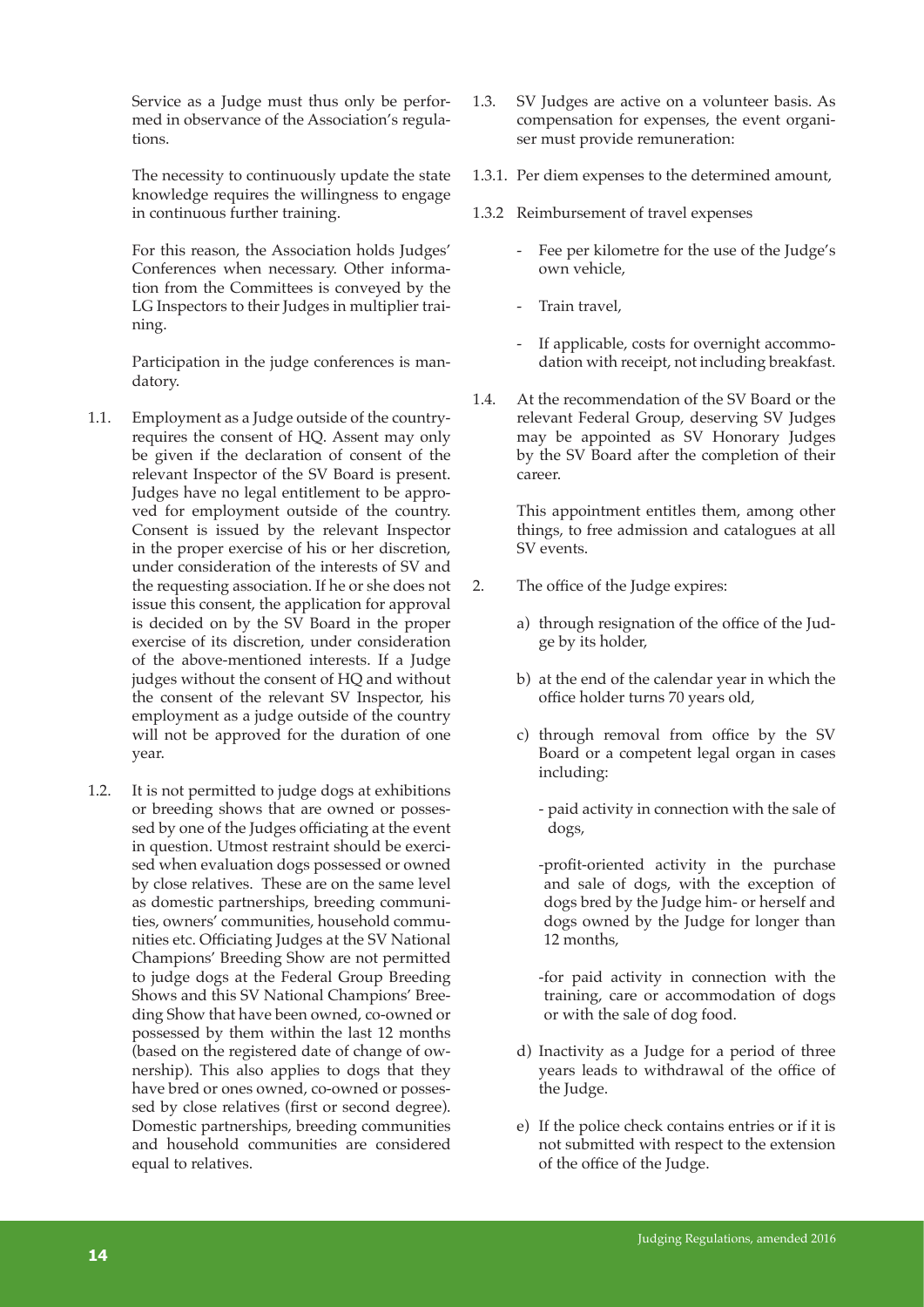#### **IV. Duties of Judges**

- 1. SV Judges are not permitted to offer their services to an event organiser or to partly or completely forgo the compensation for expenses to which he or she is entitled.
- 2. SV Judges must act in strict accordance with the Association's regulations (including Breed Standard, Breeding Show Regulations, Test Regulations, Shepherding Regulations).
- 3. SV Judges are obligated to comport themselves in a collegial manner and maintain an impeccable appearance within and outside of the Association.
- 4. SV Judges are obligated to comply with deadlines unless impeded by an important reason. The event organiser must be notified in the event that a Judge is justifiably impeded.
- 5. Judges officiating at the National Champions' Breeding Show/National Champions' Test are obligated to accept employment as a Judge for an LG breeding show/LG elimination within the country, and, if applicable, to withdraw acceptance for OG breeding shows/OG tests and breeding shows outside of the county within 4 weeks of the announcement of the obligation to participate in the National Champions' Breeding Show/National Champions' Test.
- 6. During the LG breeding show period, Judges officiating at the National Champions' Breeding Show may not judge OG breeding shows on Saturdays. Any such commitments are invalid.
- 7. After the last LG breeding show, the National Champions' Breeding Show Judges are not permitted to judge their class of the National Champions' Breeding Show or similar (e.g. open) classes inside or outside of the country.

If disciplinary proceedings are commenced due to a violation of one of the items listed above, the office of the Judge will be in abeyance with immediate effect until the proceedings are completed.

#### **V. Breed Survey Inspector**

Experienced Breeding Judges may be appointed as the SV Breed Survey Inspector.

The appointment requires

a) at least five years' activity as a Breeding Judge,

- b) sufficient activity within this period,
- c) the recommendation of the relevant Federal Group,
- d) performance of at least three Breed Survey Inspector Candidate exercises under three different Breed Survey Inspectors appointed by the President of SV and/or Association Breeding Inspector.
- e) for the end of activity as a Judge, III. (2) likewise applies.

Appointment as a Breed Survey Inspector is made by the President of SV with the consent of the Association Breeding Inspector and is published in the SV Magazine.

#### **VI. Character Evaluators**

# **1. Right of nomination**

The following persons are entitled to be nominated for a career as a Character Evaluator:

- the members of the SV Board,
- the Boards of the Federal Groups,

# **2. Requirements, training and appointment principles**

- 2.1. Applicants for a career as a Character Evaluator must
	- be a permanently appointed Breeding or Performance Judge,
	- be active as a trainer/exhibitor,
	- demonstrate evidence of successful participation in an SV judging seminar for Character Evaluators,
- 2.2. It is the responsibility of Headquarters to check the requirements.

The group of individuals listed in Item 1 may recommend the Breeding and Performance Judges for the equivalence exercises to SV HQ. This recommendation is a requirement for admission as a Candidate for Character Evaluation.

2.3. Once the requirements (2.1. And 2.2.) are met, the SV Board decides on admission to perform three equivalence exercises for character evaluation.